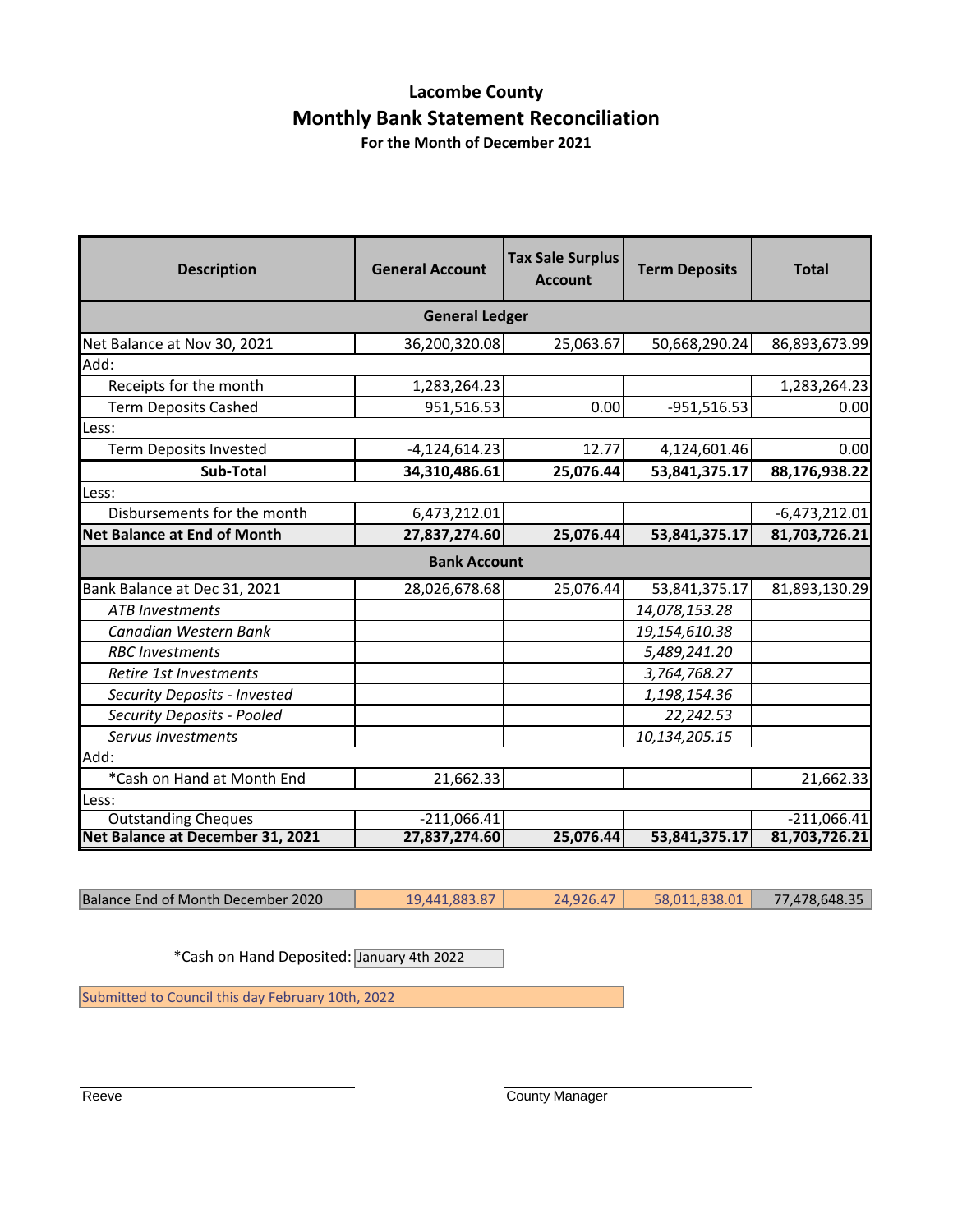# **Lacombe County Receipts**

## **For the Month of December 2021**

| <b>Receipt Type</b>                         | <b>Sub-Total</b> | <b>Total Amount</b> |
|---------------------------------------------|------------------|---------------------|
| <b>Cash Register Receipts</b>               |                  | 480,096.49          |
| <b>Electronic Receipts</b>                  |                  | 176,086.19          |
| <b>Tax TIPPS Receipts</b>                   |                  | 183,854.88          |
| <b>Utility DEFT Receipts</b>                |                  | 13,360.18           |
| <b>Total Investment Interest Receipts:</b>  |                  | 142,058.93          |
| <b>General Account Interest</b>             | 17,444.70        |                     |
| Security Deposits - Interest Compound       | 229.50           |                     |
| Security Deposit Pooled - Interest Compound | 11.33            |                     |
| ATB GIC Investments - Interest Compound     | 7,782.86         |                     |
| Retire 1st Investments - Interest Earned    | 44,213.40        |                     |
| <b>CWB Investments - Interest Compound</b>  | 72,364.37        |                     |
| Tax Sales Surplus Interest                  | 12.77            |                     |
| <b>Total Miscellaneous Receipts:</b>        |                  | 287,807.56          |
| Alberta Government - FCSS Grant             | 25,304.00        |                     |
| Alberta Government - FCSS Grant Q1 2022     | 75,914.00        |                     |
| Alberta Government - Justice Fines          | 2,628.00         |                     |
| <b>ATCO Franchise Fees</b>                  | 2,051.27         |                     |
| Canadian Government - GST Refund October    | 181,910.29       |                     |
| <b>Total Receipts</b>                       |                  | 1,283,264.23        |

| <b>Cash on Hand</b>                     |           |
|-----------------------------------------|-----------|
| Cash and Cheque Deposit                 | 11,917.42 |
| Interac Deposit and Credit Card Payment | 5,256.23  |
| EFT-Deposit                             | 4,488.68  |
| <b>Total Cash on Hand</b>               | 21,662.33 |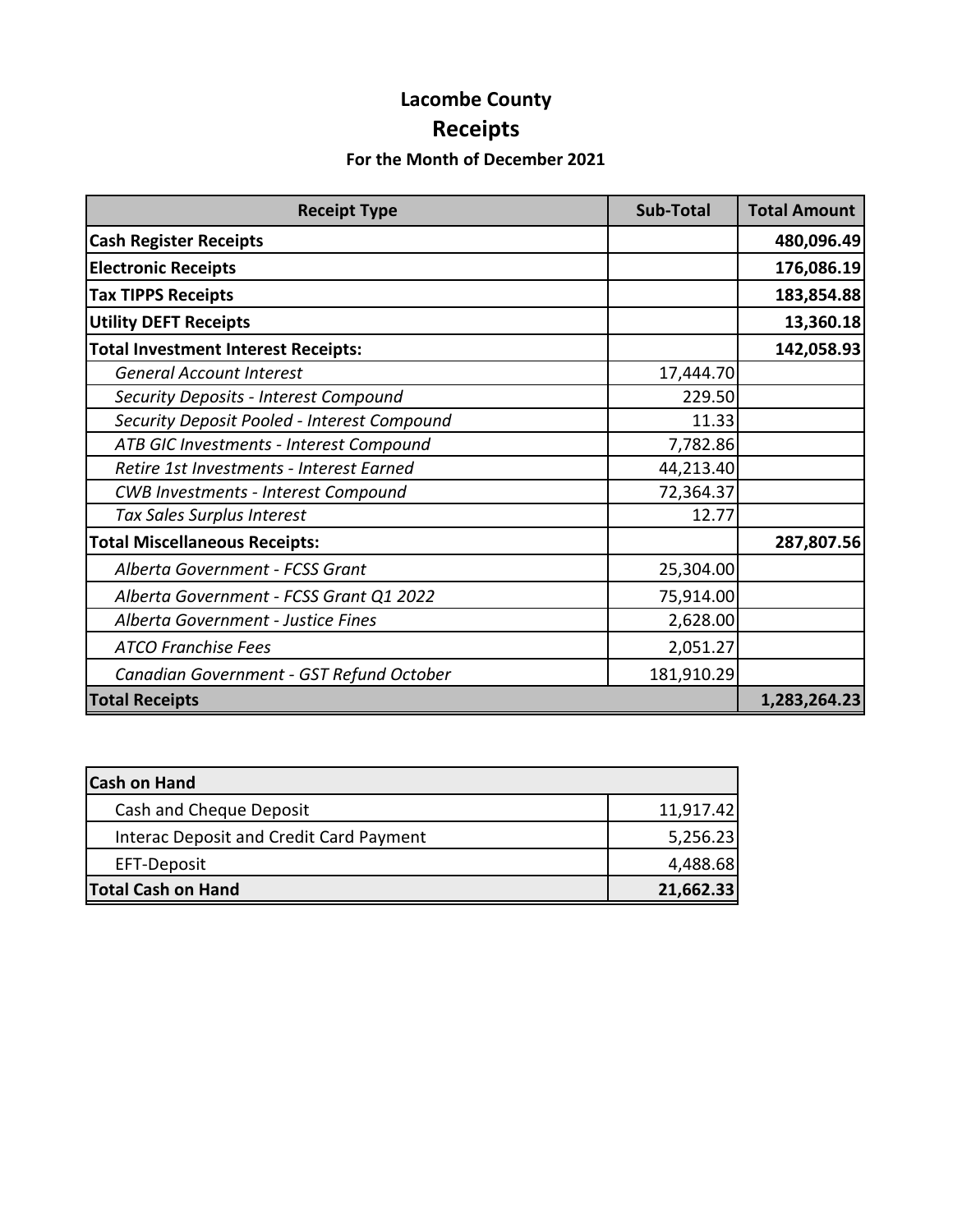## **Lacombe County Disbursements**

#### **For the Month of December 2021**

| <b>Disbursement Type</b>                      | <b>Sub-Total</b> | <b>Total Amount</b> |
|-----------------------------------------------|------------------|---------------------|
| <b>Total Cheques Issued:</b>                  |                  | 3,676,318.98        |
| Payroll Cheques Issued                        | 723,291.39       |                     |
| <b>Payroll Cheques Cancelled</b>              | 0.00             |                     |
| <b>General Cheques Issued</b>                 | 2,962,379.14     |                     |
| <b>General Cheques Cancelled</b>              | 9,351.55         |                     |
| <b>Total Miscellaneous Disbursments:</b>      |                  | 2,796,893.03        |
| 4th Quarter School Requisition                | 2,655,230.86     |                     |
| <b>Bank Charge Electronic Payment Service</b> | 130.60           |                     |
| <b>Bank Error - Bill Payment Error</b>        | 10,000.00        |                     |
| Canada Post                                   | 3,131.14         |                     |
| <b>Health Spending</b>                        | 9,936.51         |                     |
| <b>Interac Fees</b>                           | 4.92             |                     |
| <b>Interac Machine Rental</b>                 | 36.75            |                     |
| <b>NSF TIPPS Payment</b>                      | 555.29           |                     |
| <b>US Bank</b>                                | 21,542.88        |                     |
| <b>Victor Premium</b>                         | 68,544.87        |                     |
| <b>WCB Payment</b>                            | 27,749.21        |                     |
| Retire 1st Investments - Wire Transfer Fee    | 30.00            |                     |
| <b>Total Disbursements</b>                    |                  | 6,473,212.01        |

| <b>Outstanding Cheques</b> | 211,066.41 |
|----------------------------|------------|
| <b>Outstanding Payroll</b> | 0.00       |
| <b>Total O/S Cheques</b>   | 211,066.41 |